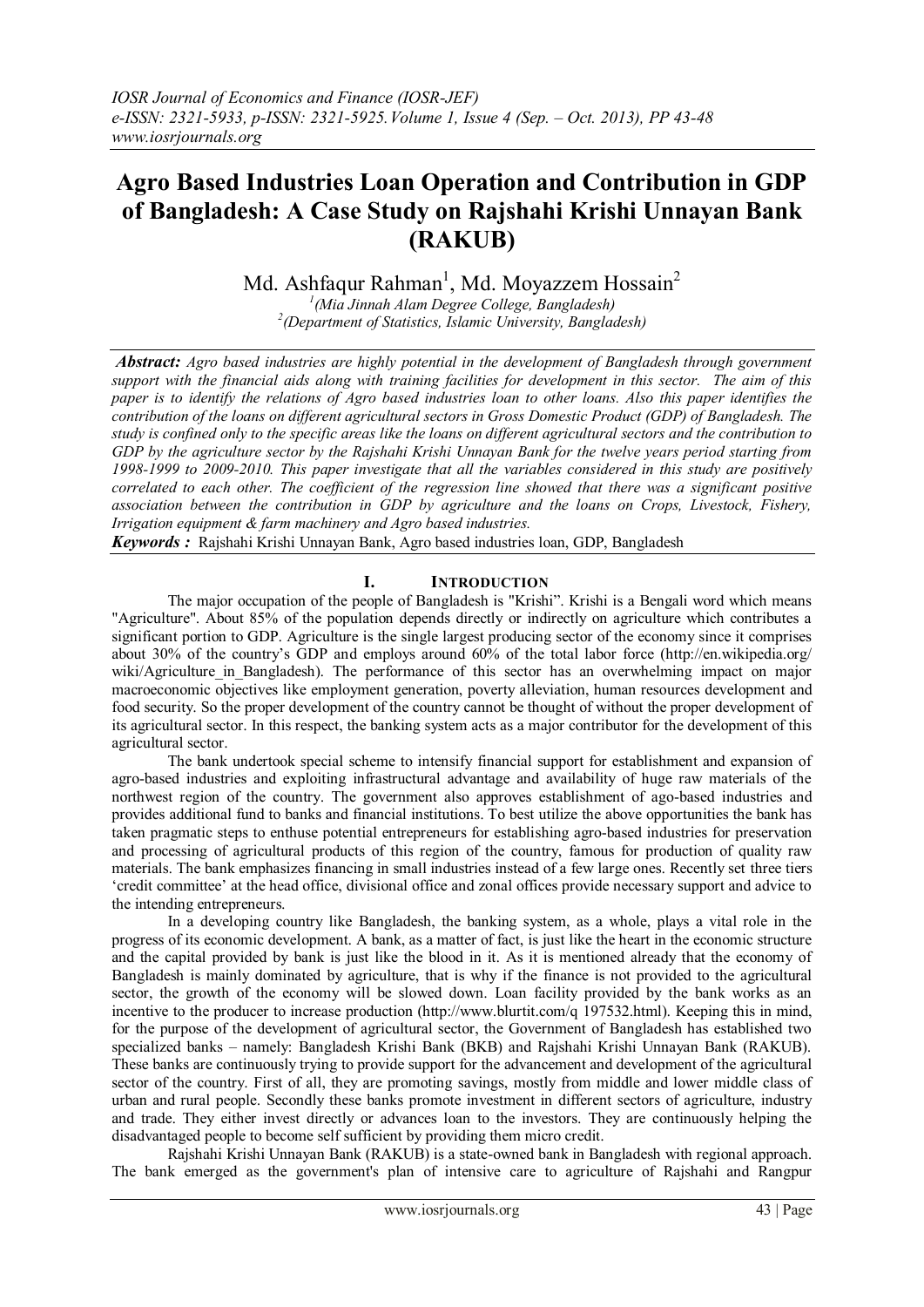administrative divisions providing livelihood to 35 million people of the area. The region is less developed compared to other parts, yet full of potentials in agriculture. Rajshahi and Rangpur divisions characterized by its surplus food grain production are popularly called the "granary of the country". Besides catering to agricultural credit, RAKUB, as it is acronymed, renders deposit banking services through all the 374 branches. The headquarters of the bank is stationed at Rajshahi city, some 270 kilometer to the north of Dhaka. As the largest development partner in agriculture of the northwest region RAKUB aims at overall development of farmers and all the sectors and sub-sectors of agriculture in this region. The bank also performs functions like financing agribusiness and agro-based industries and poverty alleviation programs. Present authorized capital of the bank amounts to Tk 7500 million and paid-up capital Tk 5700 million. Reserves stand at Tk 208.50 million as on 31 Decembar 2012 (http://www.rakub.org.bd).

RAKUB also gives importance to accumulation of rural small savings through its branches. RAKUB renders all sorts of deposit banking services to its over one million valued customers. The Bank operates deposit accounts like Savings Bank Accounts, Current Deposit Accounts, Short Term Deposit Accounts and Fixed Deposit Accounts. The poverty stricken area of north-west Bangladesh is characterized by comparatively lower rate of savings, inadequate capital accumulation and slim employment opportunities. The existing collateralbased banking system is also of little use in respect of extending support to the millions of landless people. To address the problem, the Bank has been financing collateral-free micro-credit for income and employment generation through its poverty alleviation credit programs. The Bank finances for production of all the summer and winter crops, horticulture & nursery etc. It extends credit facilities for systematic and commercial livestock farming which includes dairy, beef-fattening, poultry, raising and setting up of hatcheries which in turn is expected to increase production of milk, meet and eggs, the main source of protein. In today's technology-based farming of high yielding and high-value crops, mechanization of cultivation, irrigation and pest-control is indispensable. To cope with the situation, the Bank also provides financing for power tillers, tractors, tube wells, power-pumps and fertilizer and pesticide application devices. Agro-industries for import sub situation are specially encouraged by offering moderate terms of financing. These agro based industries are – poultry farm, dairy farm, food processing plant, fish freezing/processing industries, leather process and leather based products item, vegetables etc. (Mahumud et al. 2013).

During FY10, global economic recovery proceeded broadly as expected on two-track pace, with generally high robust output growth in emerging and developing economies and lower in many of the mature developed western economies beset by lingering financial sector weaknesses impeding lending and job creation, slow demand recovery in households deleveraging debt burdens. This was compounded further by concerns of markets about high public debt levels of some of the western developed economies. Continuing her resilient response to the global economic slowdown, the Bangladesh economy maintained growth momentum, with some slowdown in export growth and in new investment activities. Impact of the slowdown on Bangladesh economy showed up with some lags from early FY09, with downturns in exports, imports and new investment activities. Outlays from national budget provided support to the affected sectors and extended the social safety net to uphold domestic demand and economic activities. Bangladesh Bank maintained a financial inclusion focused growth supportive monetary policy stance to help maintain momentum in economic activities. Supported by these policy measures, real GDP, estimated by Ministry of Planning, grew by 5.8 percent in FY10 against 5.7 percent growth in FY09. Agriculture sector output growth was 4.7 percent, industry sector output growth was 6.0 percent and service sector output growth was 6.4 percent in FY10 against 4.1, 6.5 and 6.3 percent growth in these sectors respectively in FY09. The agriculture sector which accounts for 20.2 percent of GDP grew by 4.7 percent in FY10 higher than 4.1 percent in FY09. In the National Budget top priority has been accorded to agriculture and rural development. As part of its proactive policy to boost up agricultural production, BB declared its annual agricultural credit policy and programme for FY10 with a gigantic disbursement target of Tk 115.12 billion. Achievement against this target was 96.57 percent (Annual Report, RAKUB, 2009-10). The aim of this paper is to identify the relations of Agro based industries loan to other loans. Also this paper identifies the contribution of the loans on different agricultural sectors in Gross Domestic Product (GDP) of Bangladesh.

The rest of the paper is organized as section 2 discusses the literature review. Section 3, contains the methodology of this study. Results and discussion are given in section 4. Finally section 5, contains the conclusion with some suggestions.

# **II. LITERATURE REVIEW**

Agri finance is very important in the development of Bangladesh economy. Agriculture Financing may be defined as money lent at interest or on profit for agricultural activities. Agri businesses require three types of investment a) short term trading purpose b) working capital (short term investment), c) financing for export & import purposes (Afroz Nushrat Nahida, 2012). The Food and Agricultural Organization (FAO) mentions that: For many of the currently more than 1.1 billion people that are living in extreme poverty, economic growth based primarily on agriculture and on non-farm rural activities. Agricultural finance is essential to improve their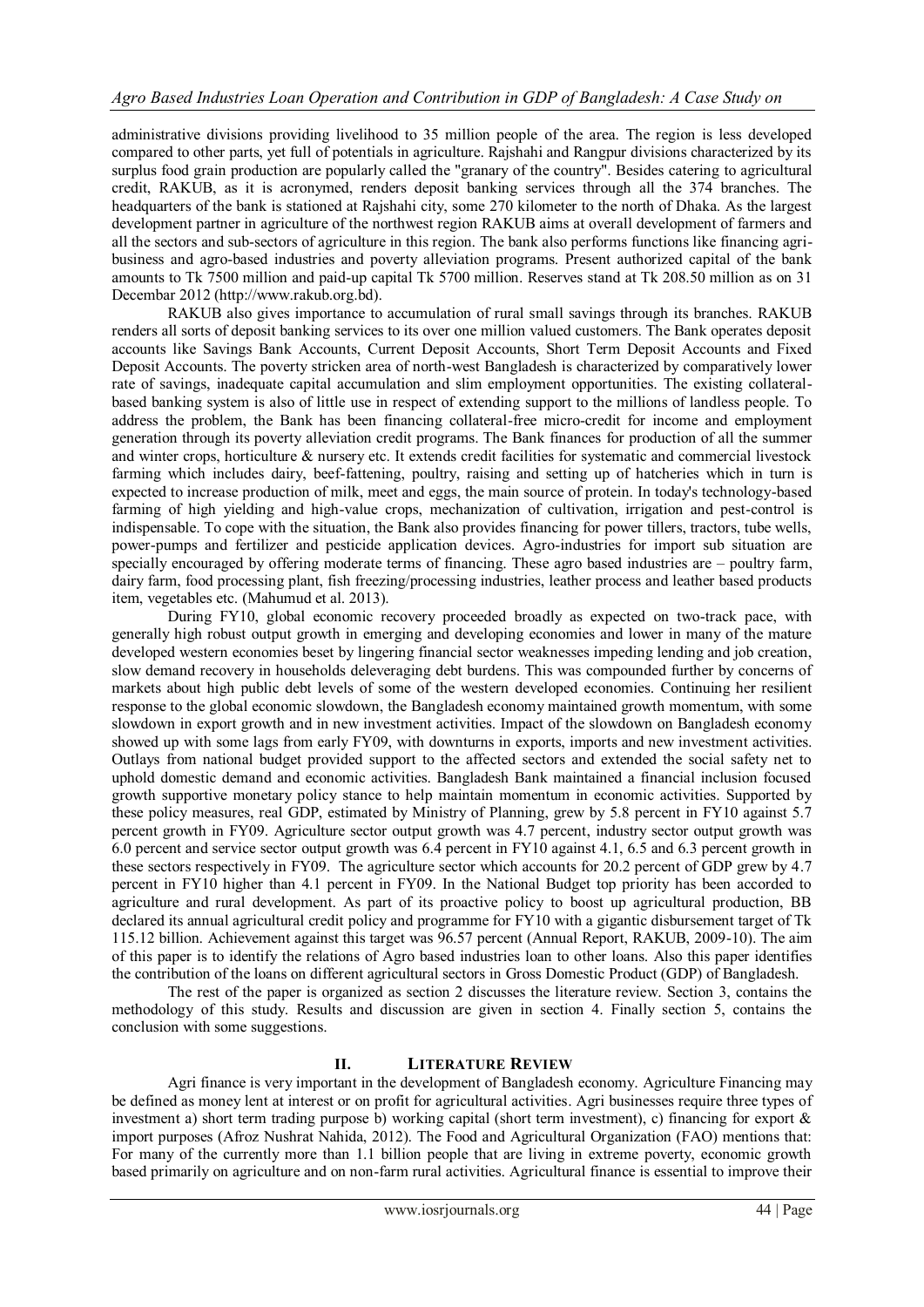livelihoods. Agricultural growth gives better access to land, water, credit, health and education for rural people that alleviate poverty and hunger [\(http://en.wikipedia.org\)](http://en.wikipedia.org/). Chowdhury and Islam (2007) showed that deposits and loan and advances of Specialized Banks (SBs) are more sensitive to interest rate changes than those of Nationalized Commercial Banks (NCBs). So SBs should not make abrupt change in lending rate and deposit rate by following the NCBs. If NCBs change their lending rate or deposit rates, their deposits and loan and advances will be affected less than those of SBs. However, SBs offer higher deposit rate and charge higher lending rates than NCBs. That is why the interest rate spared of SBs was higher than that of NCBs.

T. A. Chowdhury and S. S. Chowdhury, (2011) have analyzed the development and growth of specialized agricultural banks in Bangladesh and the different services and facilities they are providing for the overall improvement of this sector. It is observed that both agricultural banks are able to achieve a steady growth in terms of employees, branches, deposits, loans and advances. According to Farid Ahmed M. (1980) though Bangladesh inherited an agrarian economy, agriculture did not get due importance hitherto. As such the farmers did not find change of their lot, rather the number of landless and marginal farmers increase day by day. The main drawback of our agriculture is the lack of finance as the vast majority of our farmers are living at or below subsistence level. These farmers were found to receive 86% of their credit from non institutional sources which includes money lenders, shopkeepers, relatives, friends, well to do rural people, market intermediaries and others. It was guessed that non institutional sources still provide 70% of the credit. In this regard institutional credit facility can be considered. Institutional sources refer to the government, cooperatives, agricultural banks, and commercial banks etc. that are entrusted with the responsibility of credit dispensing. Institutional sources provide an increasing trend with the passage of time.

The effectiveness of lending program of Rajshahi Krishi Unnayan Bank analyses in promoting agriculture, rural development and development of agro- industrial base (Paul, Priya, Brata, 1989). Agro based industries are highly important for the employment opportunities and income generating activities. BKB is a significant financial institution in rural credit of Bangladesh. It has got a pivotal role to play in developing an agricultural sector in Bangladesh. (Zahural Alam et al., 2008). Various industries are involved in agro based industries such as rice mills, flower mills, ice power plant, possessing and marketing of agro products etc. Of the total agricultural credit, Bangladesh Krishi Bank (BKB) disbursed 55.4 percent, participating commercial banks and financial institutions including Bangladesh Rural Development Board 29.8 percent and Bangladesh Samabaya Bank limited 5.3 percent (Ahmed, S., 1988).

According to Khalily, Huda and Lalarukh (1997), credit is necessary for agricultural development visà-vis rural economic development. But loan recovery rate is low. This has adverse impact on revolving of loan able fund and viability of rural financial system. Poor performance of lenders in agricultural credit does affect viability of rural financial system. A quick estimate shows that social cost of forgiveness program has been twenty five percent of loan outstanding. On the other hand continued interest of the political lenders in interest and loan forgiveness program also affects expected recovery behavior of the borrowers. Burden of social cost for agricultural or rural credit cannot be fully attributed to crop loans as it constitutes only forty percent of the total agricultural credit. Non crop loans are likely to be less risky. Therefore, the problem of high social cost for agricultural credit can perhaps be linked to institutional behavior.

Mahmud, T., (2006) observed that the rural poor generally have low income to sustain their livelihood. They do not have the capacity to start any income generating activities due to lack of financial capital. They also have very limited access to the formal financial institutions because of the inability to fulfill formal collateral requirement. Thus in order to widen rural poor access to finance, micro credit program has been launched which require no collateral to obtain funds. Tajul Islam, et al. (2010), examine the off farm activities and loan performance evaluation of RSCP (RAKUB Self-Help Credit Program). They found that overall loan disbursement achievement was 90.16% and loan recovery achievement was 80.02%. Loan outstanding of Paba branch was increased day by day and other indicators of loan performance evaluation were in good position. Among the indicators, a RAKUB loan disbursement activity was more efficient than other indicators followed by loan recovery and loan outstanding. Loan recovery had positive significant effect on loan outstanding and other relating variable such as disbursement, interest charges and time period had no significant effect on loan outstanding.

## **III. METHODOLOGY**

The present study has been carried out to identify the relations of Agro based industries loan to other loans and identifies the contribution of agriculture sector on GDP of Bangladesh on Rajshahi Krishi Unnayan Bank (RAKUB). The present study is diagnostic and exploratory in nature and makes use of secondary data. The relevant data and information were collected from annual reports of this banks, Bangladesh Bank, Bangladesh Bureau of Statistics (BBS) and websites of relevant agricultural banks in Bangladesh. The study is confined only to the specific areas like the loans on different agricultural sectors and the contribution to GDP by the agriculture sector by the Rajshahi Krishi Unnayan Bank for the twelve years period starting from 1998-1999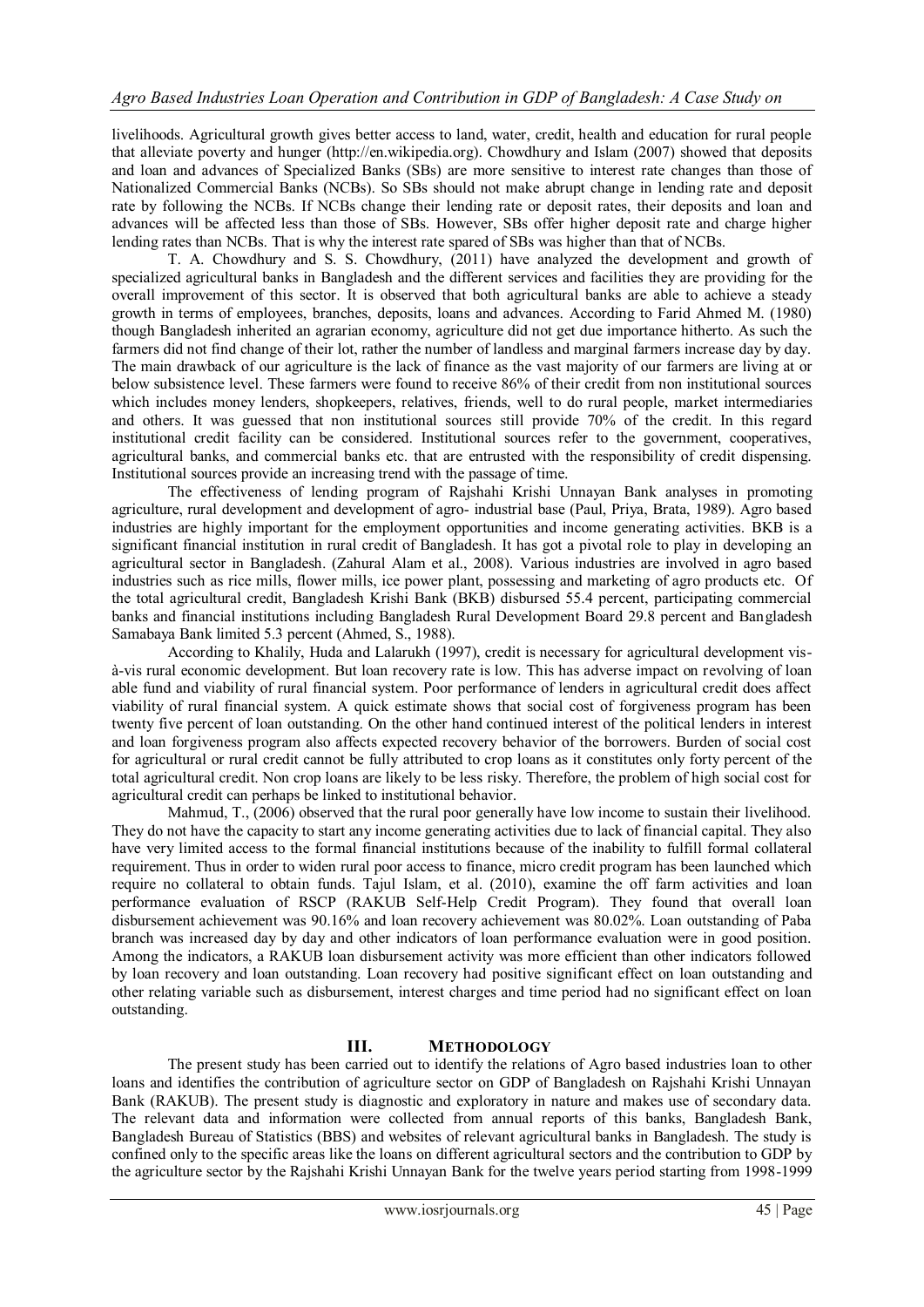to 2009-2010. These data has been analyzed through the various statistical measures like correlation and regression analysis.

### **IV. RESULTS AND DISCUSSION**

With growing demand of agricultural credit for sustainable agricultural production, Bangladesh bank requires all scheduled banks (SCBs, SBs, PCBs and FCBs) to mobilize credit into agricultural sector. These financial intermediaries have offered short and long term credit according to the purposes of agricultural activities. According to BB recent report, about 63% (Tk. 52.16 billion) of credit disbursed as short-term lending and the rest 37% (Tk. 30.63 billion) as in the form of long-term loans. Long term loans are used for purchasing irrigation equipments, agricultural machinery, livestock, horticultures, fisheries, and establishment of agro-based industries etc. Typically, short-term loans are provided for seasonal agricultural production activities.

**Table 1:** Descriptive Statistics of loan in different sector of agriculture provided by RAKUB.

| Statistic             | Crops   | Fishery | Livestock | Irrigation equipment<br>& farm machinery | Agro based<br>Industries |
|-----------------------|---------|---------|-----------|------------------------------------------|--------------------------|
| Mean                  | 3207.77 | 36.35   | 368.53    | 55.89                                    | 183.49                   |
| Standard<br>Deviation | 579.93  | 17.34   | 95.66     | 20.63                                    | 106.00                   |
| Kurtosis              | $-1.05$ | 0.04    | $-1.32$   | $-0.39$                                  | $-0.57$                  |
| Skewness              | $-0.80$ | $-0.30$ | $-0.19$   | 0.17                                     | $-0.37$                  |
| Minimum               | 2248.00 | 2.50    | 219.90    | 21.00                                    | 3.70                     |
| Maximum               | 3825.27 | 65.21   | 507.00    | 92.00                                    | 342.00                   |

From Table 1, we may conclude that the average loan on ago based industries is 183.49 million Taka (noted that Taka is the unit of Bangladesh currency). The minimum loan on agro based industries was 3.7 million Taka where as the maximum loan was 342 million Taka. On the other hand on an average the maximum loan is given for crops which is 3207.77 million Taka by RAKUB and the minimum loan is given for fishery which is 36.35 million Taka. From Table 1, we also observe that agro based industries are in third position on the basis of giving the highest loan by the bank considered in the study.

**Table 2:** Correlations among the loans of different sector of agriculture provided by RAKUB

| Variables                                | Crops      | Fishery    | Livestock             | Irrigation equipment<br>& farm machinery | Agro based<br>Industries |
|------------------------------------------|------------|------------|-----------------------|------------------------------------------|--------------------------|
| Crops                                    |            |            |                       |                                          |                          |
| Fishery                                  | $0.874***$ |            |                       |                                          |                          |
| Livestock                                | $0.817***$ | $0.765***$ |                       |                                          |                          |
| Irrigation equipment & farm<br>machinery | 0.526      | $0.739***$ | $0.751$ <sup>**</sup> |                                          |                          |
| Agro based Industries                    | $0.791$ ** | $0.859$ ** | $0.738***$            | $0.824$ **                               |                          |

\*\* Correlation is significant at the 0.01 level (2-tailed).

Table 2, shows the correlation matrix of different loans in agriculture sector provided by RAKUB which are the most contributing sector of agriculture in Bangladesh. From Table 2, we may conclude that all the variables are positively correlated to each other i.e., except the correlation between the loan on Crops and the loan on Irrigation equipment & farm machinery, all the correlation coefficients among the variables considered in this study are statistically significant at 1 percent level of significance. We also observe that loan on Crops is strongly positively correlated with the loans on Fishery and Livestock. Loan on Agro based industries is strongly positively correlated with the loans on Crops, Fishery and Irrigation equipment & farm machinery where as moderately correlated with the loan on Livestock.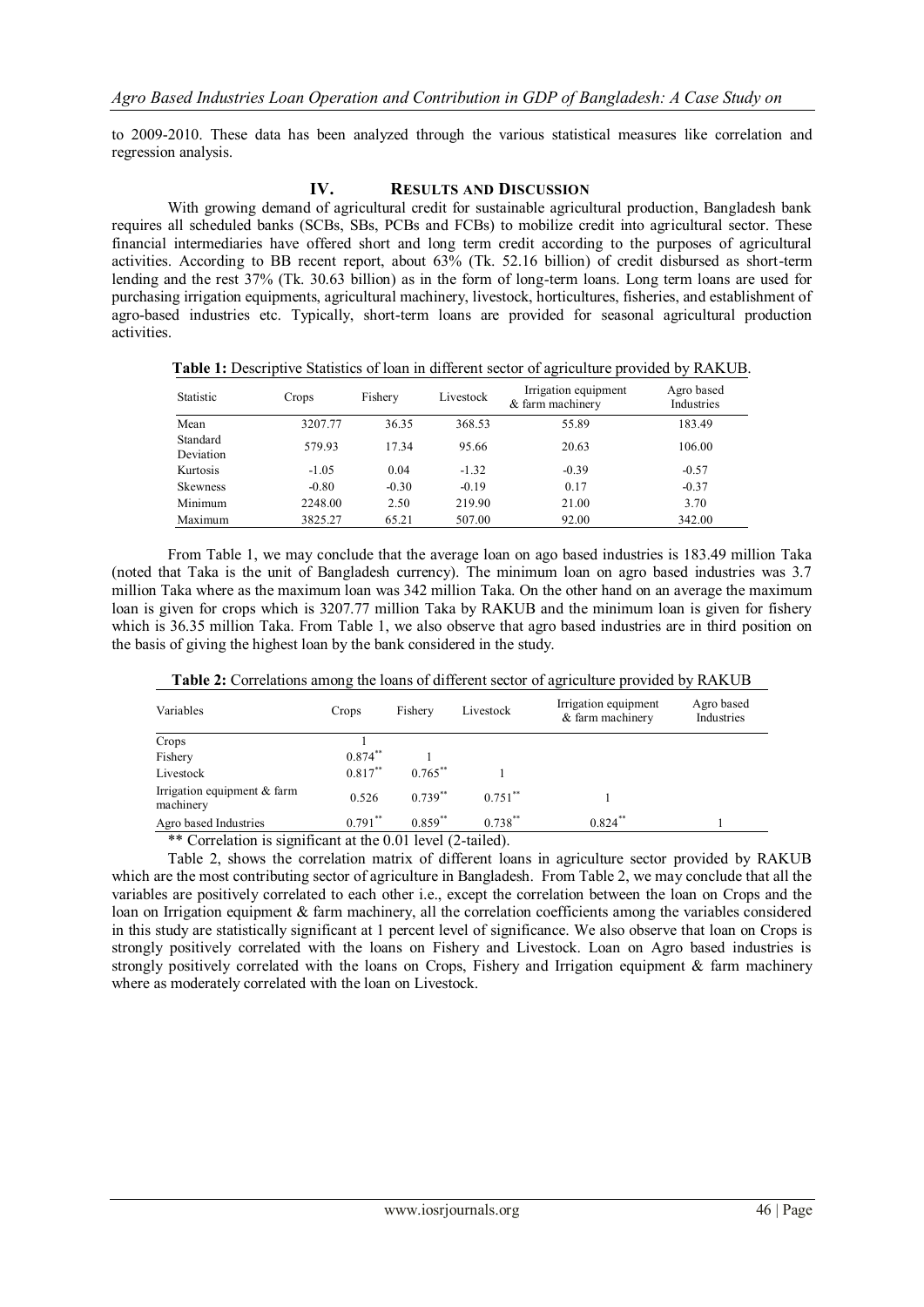

Figure 1 shows the loans on different sector of agriculture considered in this study during FY 1998-99 to FY 2009-2010 provided by RAKUB. From Figure 1, we observed that loan on Crops is too much higher than the other sector considering in this study. In case of Crops there is upward trend where as on the other sector there is no trend observed. The loan on Fishery and Irrigation equipment & farm machinery were almost constant for each year considered in this study. The loan on Livestock and Agro based industries increased slightly for some year and in some year it is decreases slightly. The loan on Crops was above 2000 million Taka on 1998-1999 and it reaches to around 4000 million Taka on 2009-2010, whereas loan on other sector were below 500 million Taka over the study period.

## **Regression Analysis**

Gross Domestic Product (GDP) of Bangladesh depends on so many factors. Agriculture is one of the main contributing sector. Also contribution in GDP by agriculture is depends on different sectors like as Crops, Livestock, Fishery etc. The producer/grower of these sectors has been taken loan from different organizations to maximize their output since they have not enough money for doing these jobs. RAKUB is one of them. Thus we may say that the contribution in GDP by agriculture is affected by the loans of these sectors. In order to determine the relationship between contribution in GDP by agriculture and the loans on different sector of agriculture we use multiple regression model.

| Variables                                                   | Coefficients |            | t     | P Value |                                              |
|-------------------------------------------------------------|--------------|------------|-------|---------|----------------------------------------------|
|                                                             | B            | Std. Error |       |         | Other estimates                              |
| Constant                                                    | 23.238       | 4.879      | 4.763 | 0.001   |                                              |
| Loans on Crops $(X_1)$                                      | 0.019        | 0.002      | 9.627 | 0.000   |                                              |
| Loans on Fishery $(X_2)$                                    | 0.149        | 0.047      | 3.177 | 0.009   | $R = 0.948$ .<br>R Square = $0.899$ ,        |
| Loans on Livestock $(X_3)$                                  | 0.018        | 0.005      | 3.539 | 0.005   | Adjusted R Square $=$<br>0.815.              |
| Loans on Irrigation equipment $&$ farm<br>machinery $(X_4)$ | 0.065        | 0.025      | 2.567 | 0.026   | Durbin-Watson<br>$= 2.029$ ,<br>$F = 10.671$ |
| Loans on Agro based Industries $(X_5)$                      | 0.019        | 0.007      | 2.755 | 0.019   |                                              |

**Table 3:** Different estimates of the multiple regression model.

The regression coefficients and the other estimates are presented in Table 3. The dependent variable is Contribution in GDP by agriculture (CGDPBA) and the independent variables are loans on Crops  $(X_1)$ , Loans on Fishery  $(X_2)$ , Loans on Livestock  $(X_3)$ , Loans on Irrigation equipment & farm machinery  $(X_4)$ , and Loans on Agro based Industries  $(X_5)$ . The coefficient of the regression line showed that there was a significant positive association between the contribution in GDP by agriculture and the loans on Crops, Livestock, Fishery, Irrigation equipment & farm machinery and Agro based industries with  $(F = 10.671, p < 0.05)$ . The  $R^2$  value indicated that there was an 89.9 % contribution in the overall increasing variation of contribution in GDP due to the independent variables considered in this study. The value of Durbin-Watson is very close to 2, which indicates that there is no autocorrelation problem. These results demonstrated that all the independent variables considered in this study were statistically significant at 5 percent level of significance. The estimated regression equation is